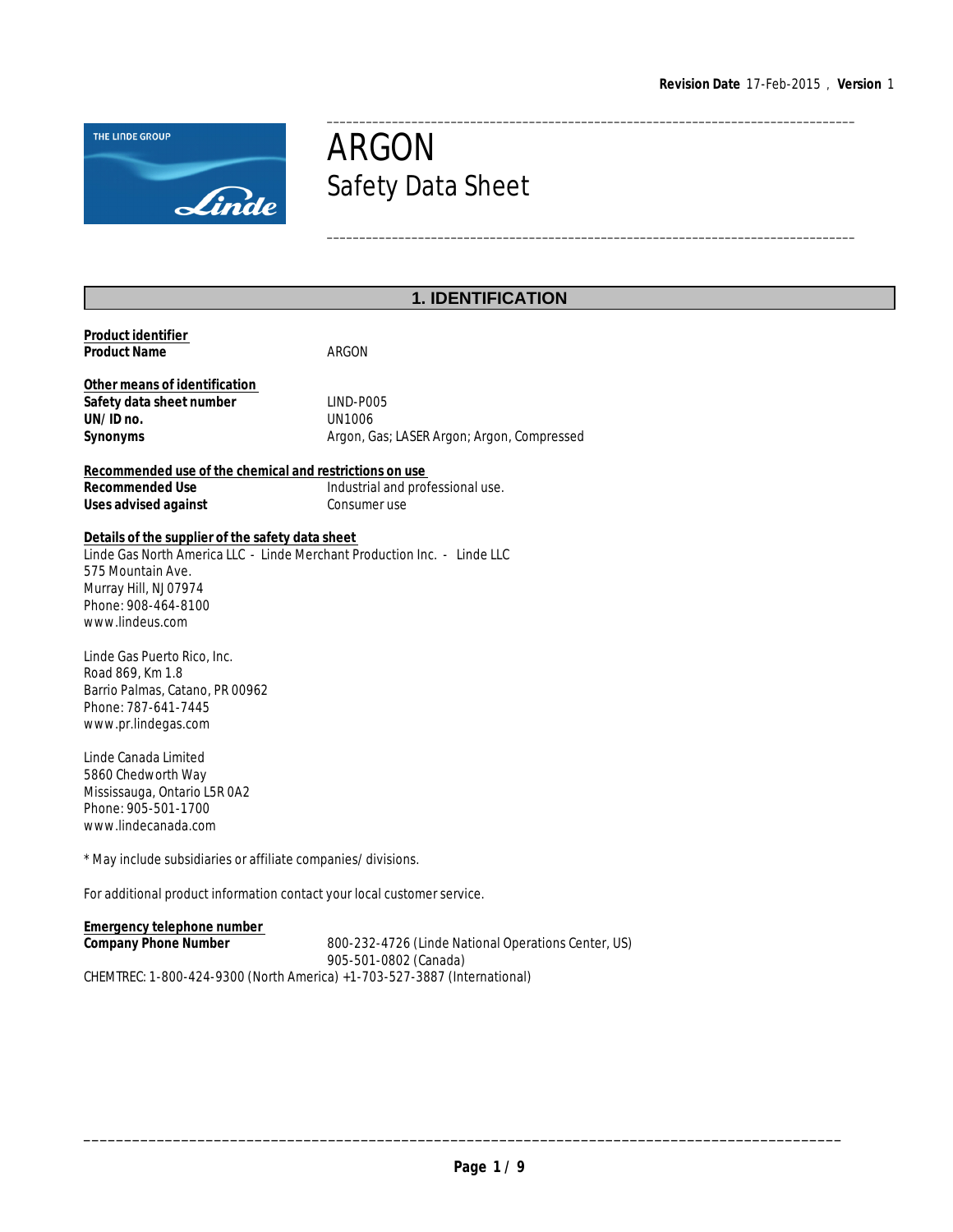## **2. HAZARDS IDENTIFICATION**

\_\_\_\_\_\_\_\_\_\_\_\_\_\_\_\_\_\_\_\_\_\_\_\_\_\_\_\_\_\_\_\_\_\_\_\_\_\_\_\_\_\_\_\_\_\_\_\_\_\_\_\_\_\_\_\_\_\_\_\_\_\_\_\_\_\_\_\_\_\_\_\_\_\_\_\_\_\_\_\_\_\_\_\_\_\_\_\_\_\_\_\_\_

#### **Classification**

#### **OSHA Regulatory Status**

This chemical is considered hazardous by the 2012 OSHA Hazard Communication Standard (29 CFR 1910.1200).

| Gases<br>pressure<br>unde | $\sim$ $\sim$<br>ua. |
|---------------------------|----------------------|
| Simple asph<br>phyxiants  | N۵<<br>د ب           |

#### **Label elements**



**Signal word Warning**

**Hazard Statements**

Contains gas under pressure; may explode if heated May displace oxygen and cause rapid suffocation

**Precautionary Statements - Prevention** Do not handle until all safety precautions have been read and understood Use and store only outdoors or in a well ventilated place Use backflow preventive device in piping Use only with equipment rated for cylinder pressure Close valve after each use and when empty

**Precautionary Statements - Response** IF INHALED: Remove person to fresh air and keep comfortable for breathing. Get medical attention/advice.

**Precautionary Statements - Storage** Protect from sunlight when ambient temperature exceeds 52°C/125°F

**Hazards not otherwise classified (HNOC)**  Not applicable

## **3. COMPOSITION/INFORMATION ON INGREDIENTS**

| <u>ম</u> Name<br>∵nemicar<br>۰۰ ان ۱ | CAS NO.                 | Volume<br>$\prime$ $\sigma$ | $\sim$<br>-ormula<br>unical For.,<br>◡ |
|--------------------------------------|-------------------------|-----------------------------|----------------------------------------|
| Araor                                | $\sim$ $-$<br>44 I<br>ັ | 100                         |                                        |

## **4. FIRST AID MEASURES**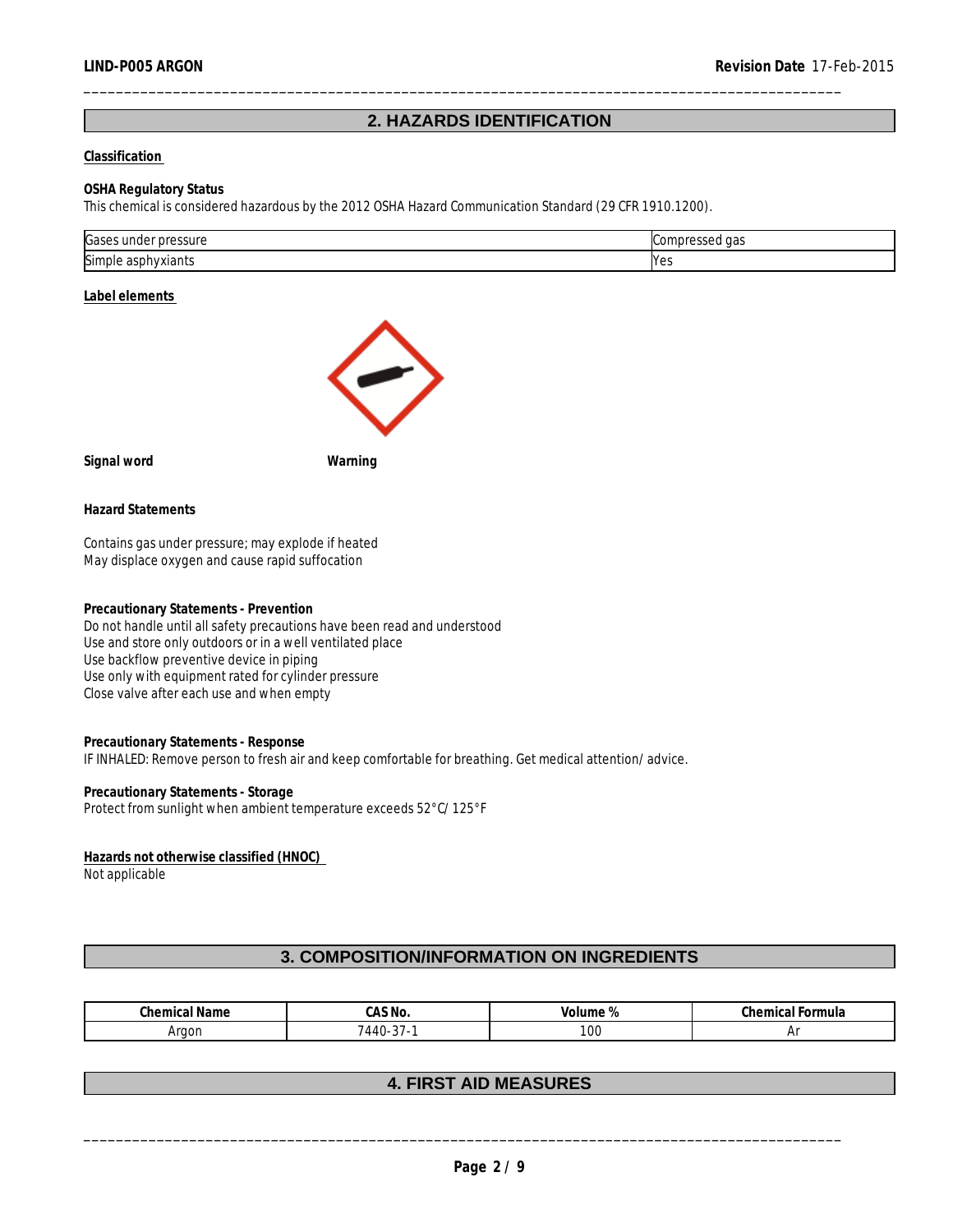## **Description of first aid measures**

General advice **Show this safety data sheet to the doctor in attendance**.

Inhalation **Remove to fresh air and keep comfortable for breathing. If breathing is difficult, give oxygen. If** breathing has stopped, give artificial respiration. Get medical attention immediately.

\_\_\_\_\_\_\_\_\_\_\_\_\_\_\_\_\_\_\_\_\_\_\_\_\_\_\_\_\_\_\_\_\_\_\_\_\_\_\_\_\_\_\_\_\_\_\_\_\_\_\_\_\_\_\_\_\_\_\_\_\_\_\_\_\_\_\_\_\_\_\_\_\_\_\_\_\_\_\_\_\_\_\_\_\_\_\_\_\_\_\_\_\_

- Skin contact **None under normal use.** Get medical attention if symptoms occur.
- **Eye contact** None under normal use. Get medical attention if symptoms occur.
- **Ingestion** Not an expected route of exposure.

**Self-protection of the first aider** RESCUE PERSONNEL SHOULD BE EQUIPPED WITH SELF-CONTAINED BREATHING APPARATUS.

#### **Most important symptoms and effects, both acute and delayed**

**Symptoms** Simple asphyxiant. May cause suffocation by displacing the oxygen in the air. Exposure to oxygen-deficient atmosphere (<19.5%) may cause dizziness, drowsiness, nausea, vomiting, excess salivation, diminished mental alertness, loss of consciousness and death. Exposure to atmospheres containing 8-10% or less oxygen will bring about unconsciousness without warning and so quickly that the individuals cannot help or protect themselves. Lack of sufficient oxygen may cause serious injury or death.

**Indication of any immediate medical attention and special treatment needed**

#### Note to physicians **Note to physicians** Treat symptomatically.

## **5. FIRE-FIGHTING MEASURES**

#### **Suitable extinguishing media**

Use extinguishing measures that are appropriate to local circumstances and the surrounding environment.

#### **Specific extinguishing methods**

Continue to cool fire exposed cylinders until flames are extinguished. Damaged cylinders should be handled only by specialists.

#### **Specific hazards arising from the chemical**

Non-flammable gas. Cylinders may rupture under extreme heat.

#### **Protective equipment and precautions for firefighters**

As in any fire, wear self-contained breathing apparatus pressure-demand, MSHA/NIOSH (approved or equivalent) and full protective gear.

## **6. ACCIDENTAL RELEASE MEASURES**

**Personal precautions, protective equipment and emergency procedures** 

**Personal precautions** Evacuate personnel to safe areas. Ensure adequate ventilation, especially in confined areas. Monitor oxygen level. Wear self-contained breathing apparatus when entering area unless atmosphere is proved to be safe.

**Environmental precautions** 

**Environmental precautions** Prevent spreading of vapors through sewers, ventilation systems and confined areas.

**Methods and material for containment and cleaning up**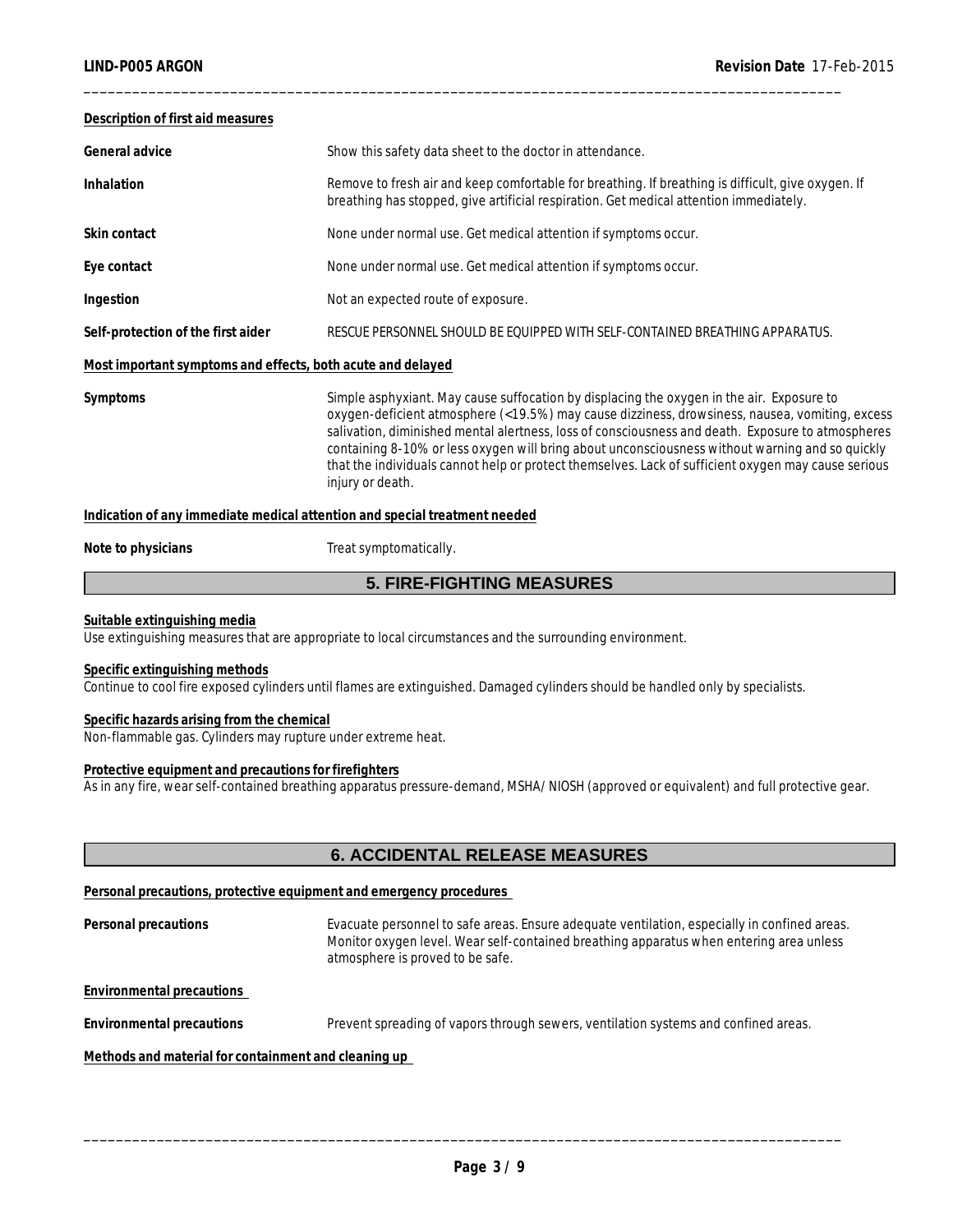| LIND-P005 ARGON<br>Revision Date 17-Feb-2015                 |                                                                                                                                                                                                                                                                                                                                                                                                                                                                                                                                                                                                                                                                                                                                                                                                                                |  |  |  |
|--------------------------------------------------------------|--------------------------------------------------------------------------------------------------------------------------------------------------------------------------------------------------------------------------------------------------------------------------------------------------------------------------------------------------------------------------------------------------------------------------------------------------------------------------------------------------------------------------------------------------------------------------------------------------------------------------------------------------------------------------------------------------------------------------------------------------------------------------------------------------------------------------------|--|--|--|
| Methods for containment                                      | Stop the flow of gas or remove cylinder to outdoor location if this can be done without risk. If leak is<br>in container or container valve, contact the appropriate emergency telephone number in Section 1<br>or call your closest Linde location.                                                                                                                                                                                                                                                                                                                                                                                                                                                                                                                                                                           |  |  |  |
| Methods for cleaning up                                      | Return cylinder to Linde or an authorized distributor.                                                                                                                                                                                                                                                                                                                                                                                                                                                                                                                                                                                                                                                                                                                                                                         |  |  |  |
|                                                              | 7. HANDLING AND STORAGE                                                                                                                                                                                                                                                                                                                                                                                                                                                                                                                                                                                                                                                                                                                                                                                                        |  |  |  |
| Precautions for safe handling                                |                                                                                                                                                                                                                                                                                                                                                                                                                                                                                                                                                                                                                                                                                                                                                                                                                                |  |  |  |
| Advice on safe handling                                      |                                                                                                                                                                                                                                                                                                                                                                                                                                                                                                                                                                                                                                                                                                                                                                                                                                |  |  |  |
|                                                              | Protect cylinders from physical damage; do not drag, roll, slide or drop. When moving cylinders,<br>even for short distance, use a cart designed to transport cylinders. Never attempt to lift a cylinder<br>by its valve protection cap. Never insert an object (e.g. wrench, screwdriver, pry bar, etc.) into valve<br>cap openings. Doing so may damage valve, causing leak to occur. Use an adjustable strap wrench to<br>remove over-tight or rusted caps. Use only with adequate ventilation. Use only with equipment<br>rated for cylinder pressure. Use backflow preventive device in piping. Close valve after each use<br>and when empty. If user experiences any difficulty operating cylinder valve discontinue use and<br>contact supplier. Ensure the complete gas system has been checked for leaks before use. |  |  |  |
|                                                              | Never put cylinders into trunks of cars or unventilated areas of passenger vehicles. Never attempt<br>to refill a compressed gas cylinder without the owner's written consent. Never strike an arc on a<br>compressed gas cylinder or make a cylinder a part of an electrical circuit.                                                                                                                                                                                                                                                                                                                                                                                                                                                                                                                                         |  |  |  |
|                                                              | Only experienced and properly instructed persons should handle gases under pressure. Always<br>store and handle compressed gas cylinders in accordance with Compressed Gas Association,<br>pamphlet CGA-P1, Safe Handling of Compressed Gases in Containers.                                                                                                                                                                                                                                                                                                                                                                                                                                                                                                                                                                   |  |  |  |
|                                                              | For additional recommendations consult Compressed Gas Association's (CGA) Safety Bulletin SB-2,<br>Oxygen-Deficient Atmospheres.                                                                                                                                                                                                                                                                                                                                                                                                                                                                                                                                                                                                                                                                                               |  |  |  |
| Conditions for safe storage, including any incompatibilities |                                                                                                                                                                                                                                                                                                                                                                                                                                                                                                                                                                                                                                                                                                                                                                                                                                |  |  |  |
| <b>Storage Conditions</b>                                    | Store in cool, dry, well-ventilated area of non-combustible construction away from heavily<br>trafficked areas and emergency exits. Keep at temperatures below 52°C / 125°F. Cylinders should<br>be stored upright with valve protection cap in place and firmly secured to prevent falling. Full and<br>empty cylinders should be segregrated. Use a "first in-first out" inventory system to prevent full<br>cylinders from being stored for excessive periods of time. Stored containers should be periodically<br>checked for general condition and leakage.                                                                                                                                                                                                                                                               |  |  |  |
| Incompatible materials                                       | None known.                                                                                                                                                                                                                                                                                                                                                                                                                                                                                                                                                                                                                                                                                                                                                                                                                    |  |  |  |
|                                                              | 8. EXPOSURE CONTROLS/PERSONAL PROTECTION                                                                                                                                                                                                                                                                                                                                                                                                                                                                                                                                                                                                                                                                                                                                                                                       |  |  |  |
| Control parameters                                           |                                                                                                                                                                                                                                                                                                                                                                                                                                                                                                                                                                                                                                                                                                                                                                                                                                |  |  |  |
| <b>Exposure Guidelines</b>                                   | This product, as supplied, does not contain any hazardous materials with occupational exposure<br>limits established by the region specific regulatory bodies.                                                                                                                                                                                                                                                                                                                                                                                                                                                                                                                                                                                                                                                                 |  |  |  |
| Appropriate engineering controls                             |                                                                                                                                                                                                                                                                                                                                                                                                                                                                                                                                                                                                                                                                                                                                                                                                                                |  |  |  |
| <b>Engineering Controls</b>                                  | Local exhaust ventilation to prevent accumulation of high concentrations and maintain air-oxygen<br>levels at or above 19.5%. Oxygen detectors should be used when asphyxiating gases may be<br>released. Systems under pressure should be regularly checked for leakages.                                                                                                                                                                                                                                                                                                                                                                                                                                                                                                                                                     |  |  |  |
|                                                              | Individual protection measures, such as personal protective equipment                                                                                                                                                                                                                                                                                                                                                                                                                                                                                                                                                                                                                                                                                                                                                          |  |  |  |
| Eye/face protection                                          | Wear safety glasses with side shields (or goggles).                                                                                                                                                                                                                                                                                                                                                                                                                                                                                                                                                                                                                                                                                                                                                                            |  |  |  |
|                                                              |                                                                                                                                                                                                                                                                                                                                                                                                                                                                                                                                                                                                                                                                                                                                                                                                                                |  |  |  |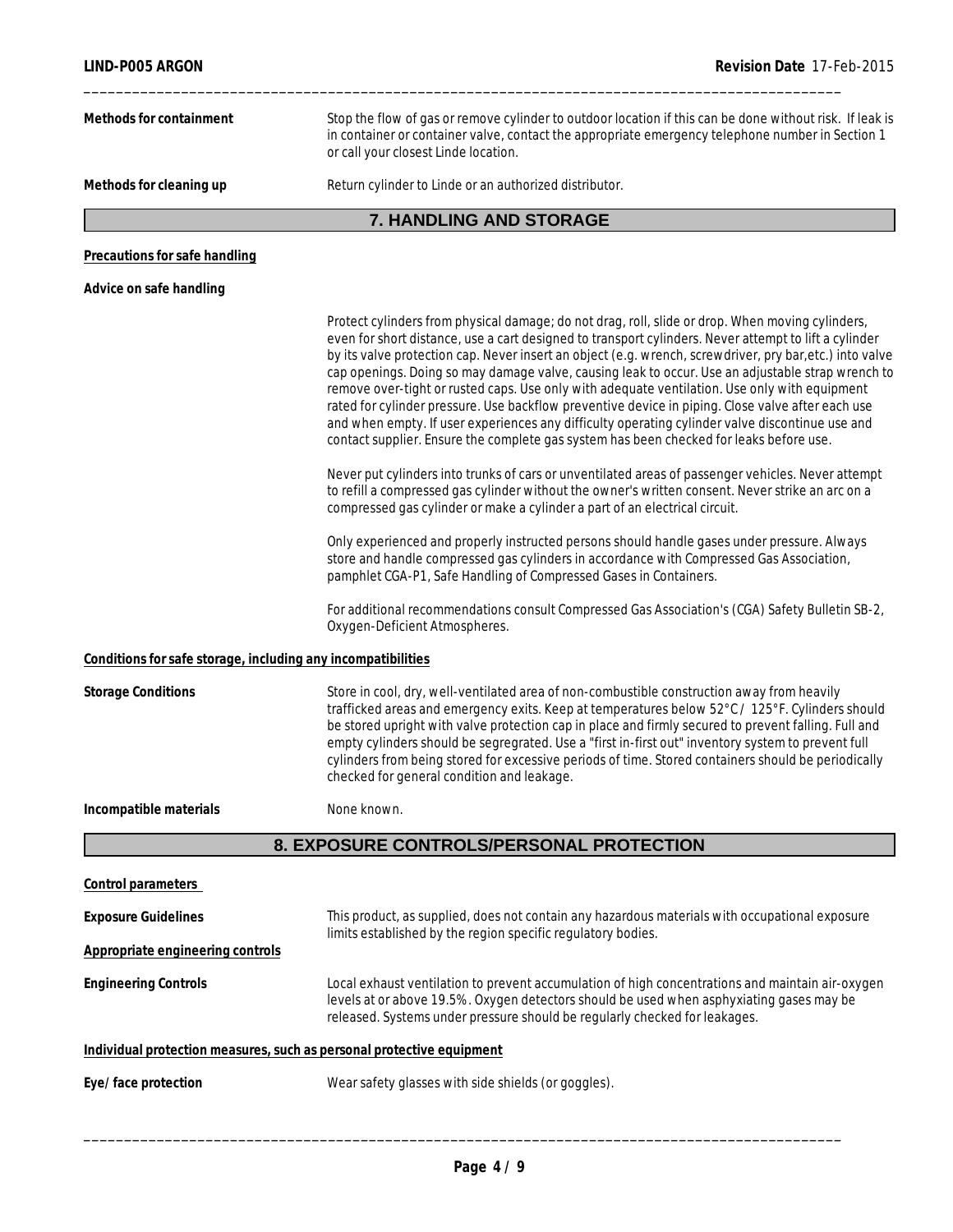**Skin and body protection** Work gloves and safety shoes are recommended when handling cylinders.

**Respiratory protection** Use positive pressure airline respirator with escape cylinder or self contained breathing apparatus

\_\_\_\_\_\_\_\_\_\_\_\_\_\_\_\_\_\_\_\_\_\_\_\_\_\_\_\_\_\_\_\_\_\_\_\_\_\_\_\_\_\_\_\_\_\_\_\_\_\_\_\_\_\_\_\_\_\_\_\_\_\_\_\_\_\_\_\_\_\_\_\_\_\_\_\_\_\_\_\_\_\_\_\_\_\_\_\_\_\_\_\_\_

**General Hygiene Considerations** Handle in accordance with good industrial hygiene and safety practice.

## **9. PHYSICAL AND CHEMICAL PROPERTIES**

for oxygen-deficient atmospheres (<19.5%).

#### **Information on basic physical and chemical properties**

| Physical state            | Compressed gas            |
|---------------------------|---------------------------|
| Appearance                | Colorless.                |
| 0dor                      | Odorless.                 |
| Odor threshold            | Not applicable            |
| рH                        | No data available         |
| Melting point             | $-189.4$ °C / $-308.9$ °F |
| Evaporation rate          | Not applicable            |
| Lower flammability limit: | Not applicable            |
| Upper flammability limit: | Not applicable            |
| Flash point               | Not applicable            |
| Autoignition temperature  | No data available         |
| Decomposition temperature | No data available         |
| Water solubility          | Slightly soluble          |
| Partition coefficient     | No data available         |
| Kinematic viscosity       | Not applicable            |

| <b>Chemical Name</b> | Molecular weight | Boiling point |                               | Vapor Pressure   Vapor density (air<br>$=$ 1 | <b>Gas Density</b><br>$Ka/m^3@20^{\circ}$ C | Critical<br>Temperature |
|----------------------|------------------|---------------|-------------------------------|----------------------------------------------|---------------------------------------------|-------------------------|
| Argon                | 39.95            | -185.9 °C     | Above critical<br>temperature | .38                                          | .65                                         | $-122.3 °C$             |

## **10. STABILITY AND REACTIVITY**

#### **Reactivity**  Not reactive under normal conditions.

#### **Chemical stability**

Stable under normal conditions.

#### **Explosion data**

**Sensitivity to Mechanical Impact** None. Sensitivity to Static Discharge None.

**Possibility of Hazardous Reactions** None under normal processing.

**Conditions to avoid** None under recommended storage and handling conditions (see Section 7).

**Incompatible materials** None known.

#### **Hazardous Decomposition Products** None known.

## **11. TOXICOLOGICAL INFORMATION**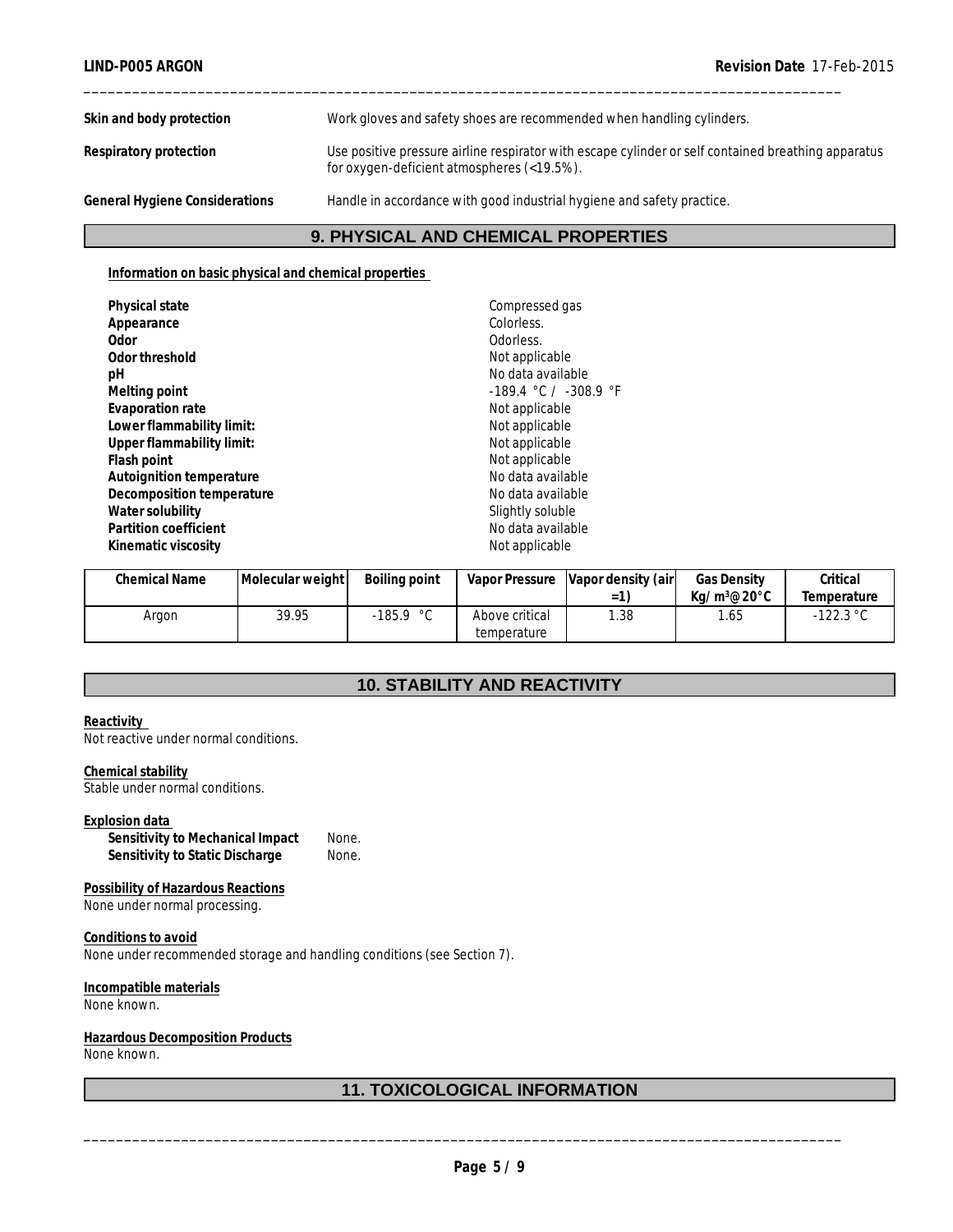| Information on likely routes of exposure |                                                                                                     |
|------------------------------------------|-----------------------------------------------------------------------------------------------------|
| Inhalation                               | Product is a simple asphyxiant.                                                                     |
| Skin contact                             | No data available.                                                                                  |
| Eye contact                              | No data available.                                                                                  |
| Ingestion                                | Not an expected route of exposure.                                                                  |
| Information on toxicological effects     |                                                                                                     |
| Symptoms                                 | No information available.                                                                           |
|                                          | Delayed and immediate effects as well as chronic effects from short and long-term exposure          |
| Irritation                               | Not classified.                                                                                     |
| Sensitization                            | Not classified.                                                                                     |
| Germ cell mutagenicity                   | Not classified.                                                                                     |
| Carcinogenicity                          | This product does not contain any carcinogens or potential carcinogens listed by OSHA, IARC or NTP. |
| Reproductive toxicity                    | Not classified.                                                                                     |
| STOT - single exposure                   | Not classified.                                                                                     |
| STOT - repeated exposure                 | Not classified.                                                                                     |
| Chronic toxicity                         | None known.                                                                                         |
| <b>Target Organ Effects</b>              | None known.                                                                                         |
| Aspiration hazard                        | Not applicable.                                                                                     |
| Numerical measures of toxicity           |                                                                                                     |
| Product Information                      |                                                                                                     |
| Oral LD50                                | No information available                                                                            |
| Dermal LD50                              | No information available                                                                            |
| Inhalation LC50                          | No information available                                                                            |
| Inhalation LC50                          | No information available.                                                                           |
|                                          |                                                                                                     |

\_\_\_\_\_\_\_\_\_\_\_\_\_\_\_\_\_\_\_\_\_\_\_\_\_\_\_\_\_\_\_\_\_\_\_\_\_\_\_\_\_\_\_\_\_\_\_\_\_\_\_\_\_\_\_\_\_\_\_\_\_\_\_\_\_\_\_\_\_\_\_\_\_\_\_\_\_\_\_\_\_\_\_\_\_\_\_\_\_\_\_\_\_

## **12. ECOLOGICAL INFORMATION**

#### **Ecotoxicity** No known acute aquatic toxicity.

**Persistence and degradability** Not applicable.

**Bioaccumulation** No information available.

## **13. DISPOSAL CONSIDERATIONS**

#### **Waste treatment methods**

**Disposal of wastes** Do not attempt to dispose of residual waste or unused quantities. Return in the shipping container PROPERLY LABELED WITH ANY VALVE OUTLET PLUGS OR CAPS SECURED AND VALVE PROTECTION CAP IN PLACE to Linde for proper disposal.

## **14. TRANSPORT INFORMATION**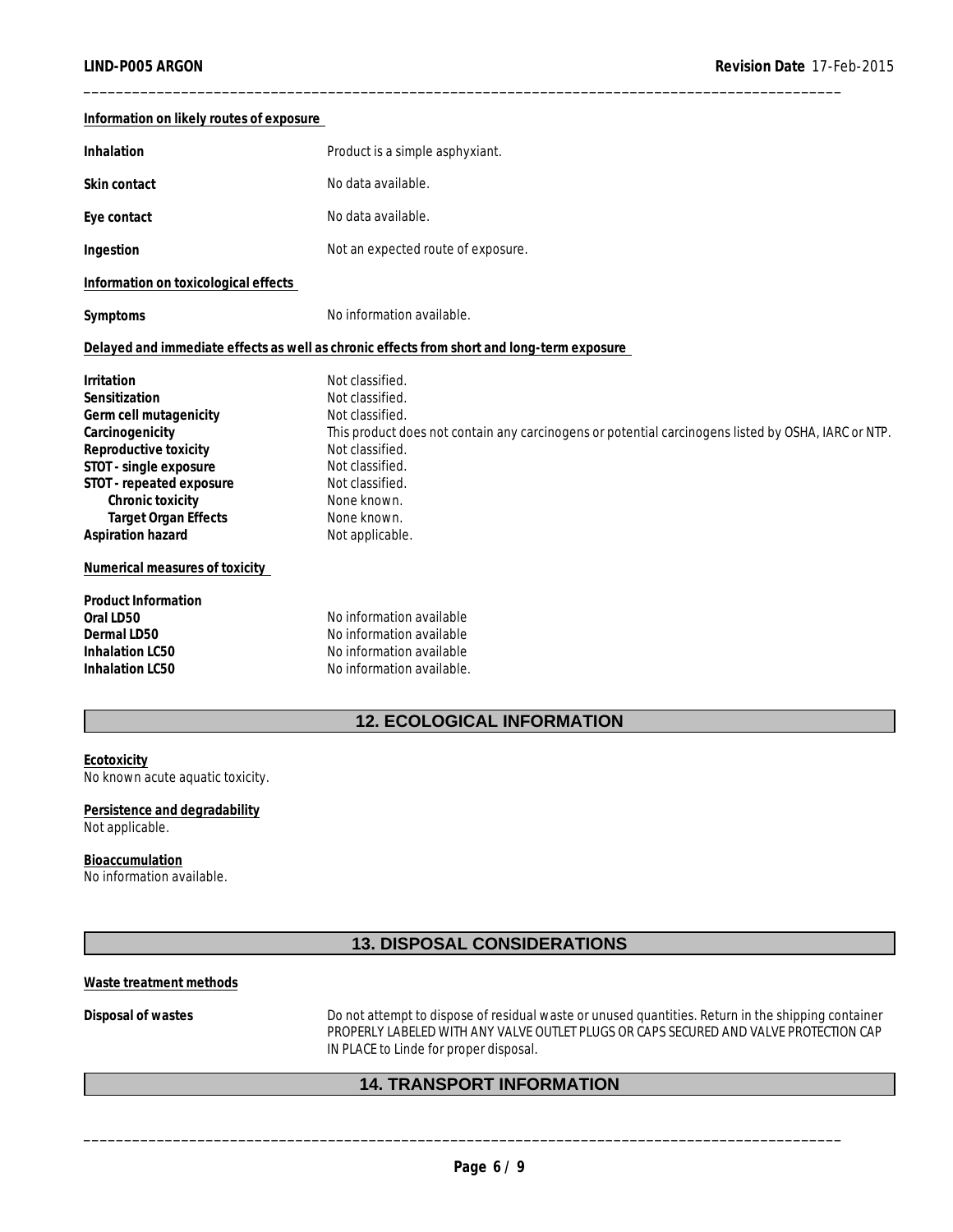| <b>DOT</b><br>UN/ID no.<br>Proper shipping name<br><b>Hazard Class</b><br>Description<br>Emergency Response Guide Number 121<br><b>TDG</b> | <b>UN1006</b><br>Argon, compressed<br>2.2<br>Argon, compressed, 2.2 |
|--------------------------------------------------------------------------------------------------------------------------------------------|---------------------------------------------------------------------|
| UN/ID no.                                                                                                                                  | <b>UN1006</b>                                                       |
| Proper shipping name                                                                                                                       | Argon, compressed                                                   |
| <b>Hazard Class</b><br>Description                                                                                                         | 2.2<br>UN1006, Argon, compressed, 2.2                               |
|                                                                                                                                            |                                                                     |
| <b>MEX</b>                                                                                                                                 |                                                                     |
| UN/ID no.                                                                                                                                  | <b>UN1006</b>                                                       |
| Proper shipping name<br><b>Hazard Class</b>                                                                                                | Argon, compressed<br>2.2                                            |
| Description                                                                                                                                | UN1006, Argon, compressed, 2.2                                      |
|                                                                                                                                            |                                                                     |
| IATA                                                                                                                                       |                                                                     |
| UN/ID no.                                                                                                                                  | <b>UN1006</b>                                                       |
| Proper shipping name                                                                                                                       | Argon, compressed                                                   |
| <b>Hazard Class</b>                                                                                                                        | 2.2                                                                 |
| <b>ERG Code</b>                                                                                                                            | 2L                                                                  |
| <b>Special Provisions</b>                                                                                                                  | A69                                                                 |
| Description                                                                                                                                | UN1006, Argon, compressed, 2.2                                      |
| <b>IMDG</b>                                                                                                                                |                                                                     |
| UN/ID no.                                                                                                                                  | <b>UN1006</b>                                                       |
| Proper shipping name<br><b>Hazard Class</b>                                                                                                | Argon, compressed<br>2.2                                            |
| EmS-No.                                                                                                                                    | $F-C, S-V$                                                          |
| Description                                                                                                                                | UN1006, Argon, compressed, 2.2                                      |
|                                                                                                                                            |                                                                     |
| ADR                                                                                                                                        |                                                                     |
| UN/ID no.<br>Proper shipping name                                                                                                          | <b>UN1006</b><br>Argon, compressed                                  |
| <b>Hazard Class</b>                                                                                                                        | 2.2                                                                 |
| Classification code                                                                                                                        | 1A                                                                  |
| Tunnel restriction code                                                                                                                    | (E)                                                                 |
| Description                                                                                                                                | UN1006, Argon, compressed, 2.2, (E)                                 |
|                                                                                                                                            | <b>15. REGULATORY INFORMATION</b>                                   |

\_\_\_\_\_\_\_\_\_\_\_\_\_\_\_\_\_\_\_\_\_\_\_\_\_\_\_\_\_\_\_\_\_\_\_\_\_\_\_\_\_\_\_\_\_\_\_\_\_\_\_\_\_\_\_\_\_\_\_\_\_\_\_\_\_\_\_\_\_\_\_\_\_\_\_\_\_\_\_\_\_\_\_\_\_\_\_\_\_\_\_\_\_

**International Inventories**  TSCA Complies<br>DSL Complies **EINECS/ELINCS** 

Complies<br>
Complies

#### **Legend:**

**TSCA** - United States Toxic Substances Control Act Section 8(b) Inventory **DSL/NDSL** - Canadian Domestic Substances List/Non-Domestic Substances List **EINECS/ELINCS** - European Inventory of Existing Chemical Substances/European List of Notified Chemical Substances

## **US Federal Regulations**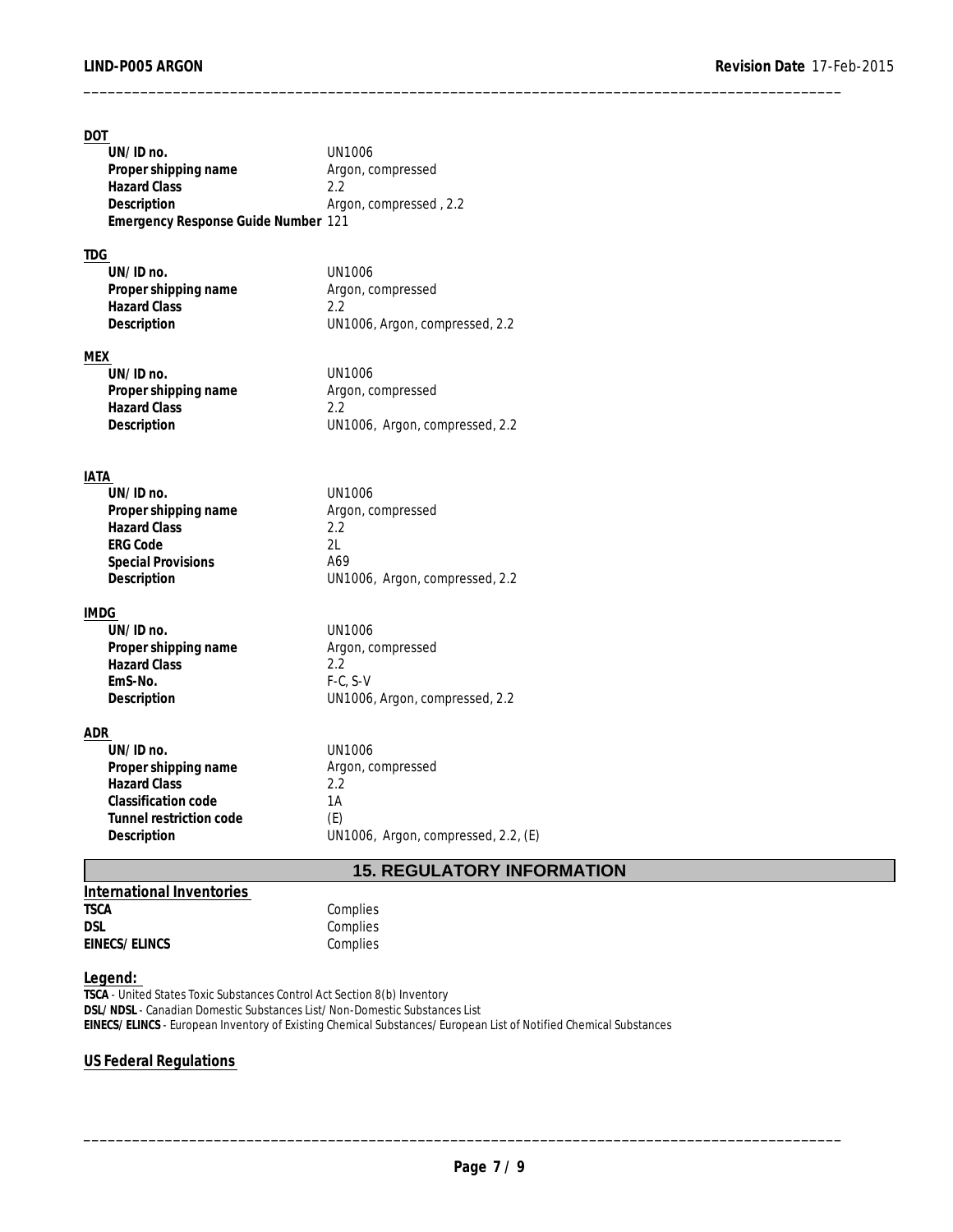#### **SARA 313**

Section 313 of Title III of the Superfund Amendments and Reauthorization Act of 1986 (SARA). This product does not contain any chemicals which are subject to the reporting requirements of the Act and Title 40 of the Code of Federal Regulations, Part 372.

\_\_\_\_\_\_\_\_\_\_\_\_\_\_\_\_\_\_\_\_\_\_\_\_\_\_\_\_\_\_\_\_\_\_\_\_\_\_\_\_\_\_\_\_\_\_\_\_\_\_\_\_\_\_\_\_\_\_\_\_\_\_\_\_\_\_\_\_\_\_\_\_\_\_\_\_\_\_\_\_\_\_\_\_\_\_\_\_\_\_\_\_\_

| SARA 311/312 Hazard Categories    |     |  |
|-----------------------------------|-----|--|
| Acute Health Hazard               | No. |  |
| Chronic Health Hazard             | No. |  |
| Fire Hazard                       | No. |  |
| Sudden release of pressure hazard | Yes |  |
| Reactive Hazard                   | N٥  |  |

#### **CERCLA**

This material, as supplied, does not contain any substances regulated as hazardous substances under the Comprehensive Environmental Response Compensation and Liability Act (CERCLA) (40 CFR 302) or the Superfund Amendments and Reauthorization Act (SARA) (40 CFR 355). There may be specific reporting requirements at the local, regional, or state level pertaining to releases of this material.

#### **Clean Air Act, Section 112 Hazardous Air Pollutants (HAPs) (see 40 CFR 61)**

This product does not contain any substances regulated as hazardous air pollutants (HAPS) under Section 112 of the Clean Air Act Amendments of 1990.

#### **CWA (Clean Water Act)**

This product does not contain any substances regulated as pollutants pursuant to the Clean Water Act (40 CFR 122.21 and 40 CFR 122.42).

#### **Risk and Process Safety Management Programs**

This material, as supplied, does not contain any regulated substances with specified thresholds under 40 CFR Part 68. This product does not contain any substances regulated as Highly Hazardous Chemicals pursuant to the 29 CFR Part 1910.110.

#### **US State Regulations**

**California Proposition 65** This product does not contain any Proposition 65 chemicals

#### **U.S. State Right-to-Know Regulations**

| Chemical Name        | . .<br>lersey<br>۱۵۱۸ | ivid: | Pennsvivania |
|----------------------|-----------------------|-------|--------------|
| Argon                |                       |       |              |
| $\sim$<br>$7440-37-$ |                       |       |              |

**International Regulations**

| <b>16. OTHER INFORMATION</b> |                                                   |                |               |                                                                                                                                                    |  |
|------------------------------|---------------------------------------------------|----------------|---------------|----------------------------------------------------------------------------------------------------------------------------------------------------|--|
| <b>NFPA</b>                  | Health hazards 0                                  | Flammability 0 | Instability 0 | Physical and Chemical<br>Properties Simple<br>asphyxiant                                                                                           |  |
|                              | Hazard Ratings for Compressed Gases, 3rd Edition. |                |               | Note: Ratings were assigned in accordance with Compressed Gas Association (CGA) quidelines as published in CGA Pamphlet P-19-2009, CGA Recommended |  |
| <b>Issue Date</b>            | 17-Feb-2015                                       |                |               |                                                                                                                                                    |  |
| <b>Revision Date</b>         | 17-Feb-2015                                       |                |               |                                                                                                                                                    |  |